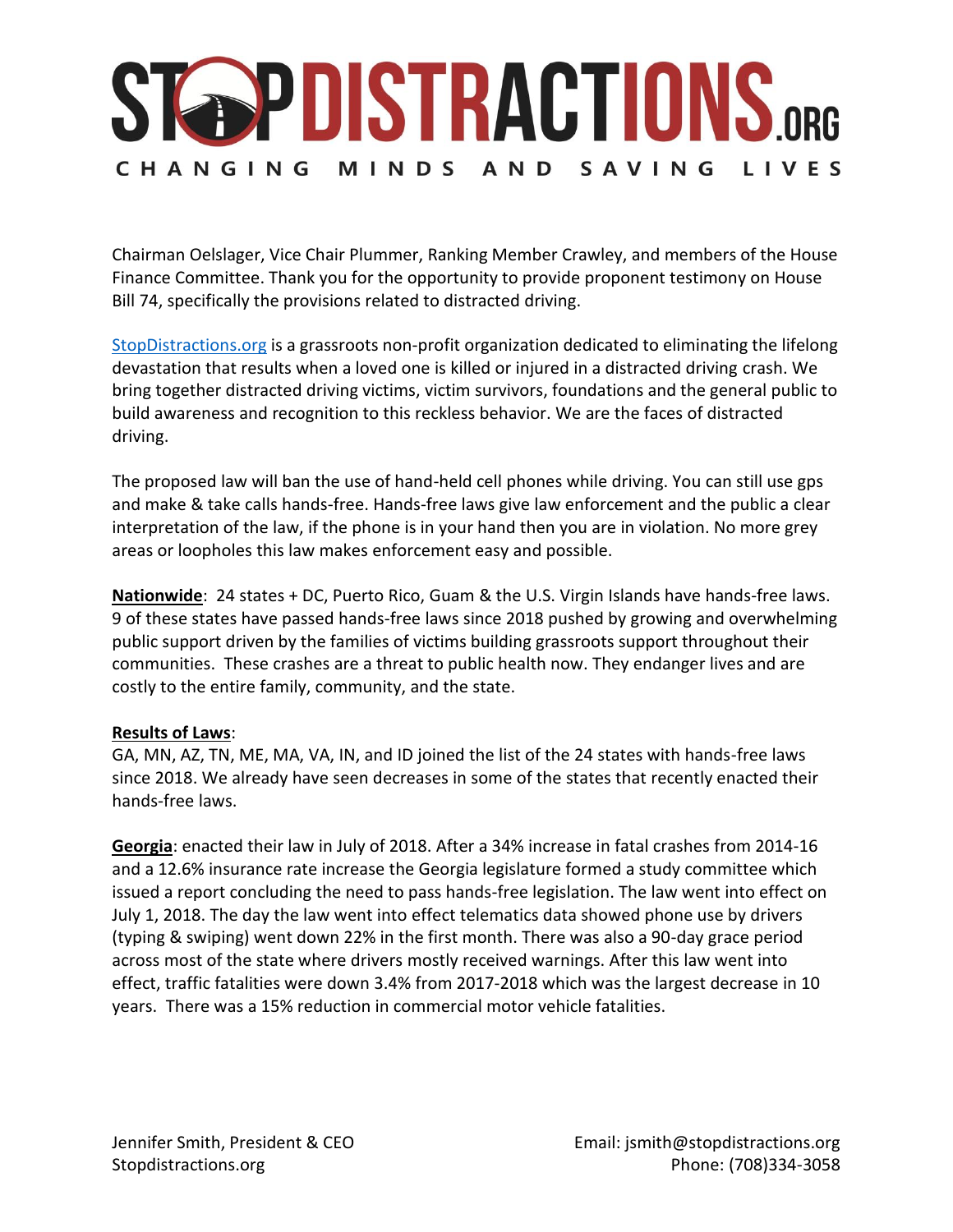### **STAPDISTRACTIONS.ORG** CHANGING MINDS AND SAVING LIVES

### **Rural Populations**:

To observe the effects of a hands-free law on a smaller/rural population we can look at Cherokee County, GA.

In 2017 they investigated 34 fatalities.

In 2018 they investigated 18 fatalities (the law went into effect July 1)

In 2019 they investigated 9 fatalities. (as of 12/19/2019)

Georgia Results statewide since enactment, July 1, 2018: Fatalities down  $4.5\%$  since law in effect – adjusted for population & traffic, the number of fatalities for miles traveled is actually down 12%.

2019 reduction in fatalities by type:

30% reduction - bicyclists 11% reduction – pedestrians 10% reduction – ages 15-24 11% reduction  $-$  ages 25  $-65$ 11% reduction – intersections 12% reduction – lane departures

The Georgia Study Committee conducted an analysis of fatality data of the hands-free states and included it in their report with recommendations for a hands-free law and additional other measures. With hands-free laws: 12/15 states saw an average 16% reduction in fatal crashes within 2 years after their hands-free law passed. Six of the states and the District of Columbia saw a greater than 20% decrease in fatality rates. This comes from an analysis of NHTSA FARS data reported in the Georgia Study Committee Report.

**Minnesota**: recently enacted their hands-free law that went into effect on August 1, 2019. Comparing 2018 -2019 distracted driving fatalities were down 2% and all fatalities were down 4.67%. The demographics of their citations also show it is all ages violating the law, this is not just a teen problem. It is all of us.

**Tennessee**: who enacted their hands-free law on July 1, 2019. Looking at the periods of July – Dec. 2018 compared to July – Dec. of 2019 – distracted driving crashes are down 3.84%. And as of Feb. 21, 2020 (before COVID) overall fatalities in the state were down 9.6% and crashes were down 4.1%.

Each state passing these laws is seeing reductions in crashes. This is why there is so much public support, we know the laws will work.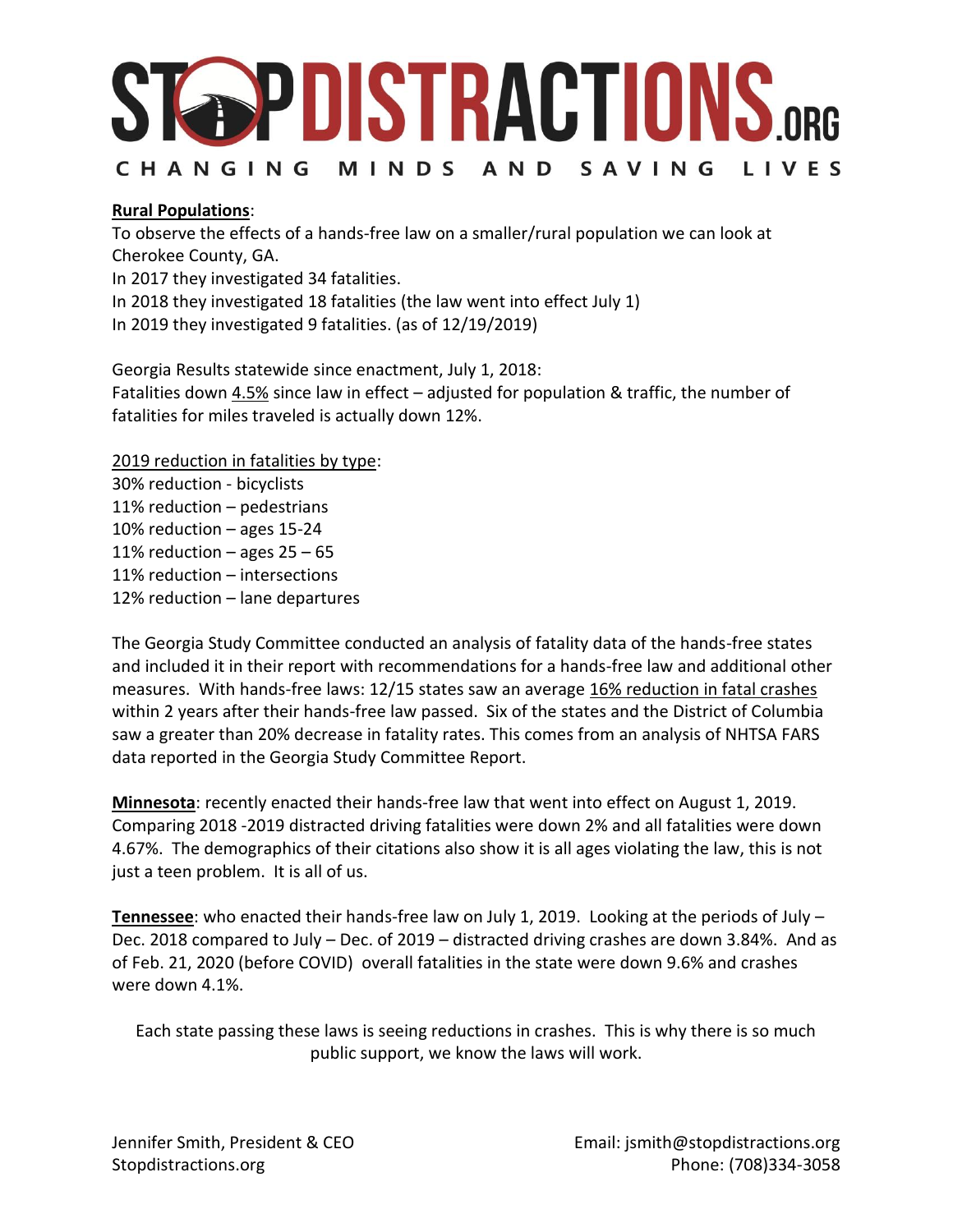# **STOPDISTRACTIONS.ORG** CHANGING MINDS AND SAVING LIVES

#### **The Stats/Why Support**:

Our phones simply do so much more, at any time, from any location and we as drivers have a hard time ignoring them. The evolution of this technology has increased use by drivers. How drivers are using their phones is changing, people don't just talk and text, they facetime, watch Netflix, stream live, play games, etc. IIHS (Insurance Institute for Highway Safety) data shows 57% increase in drivers' manipulation of their phones – +15% shopping. The addictive nature of the tech is purposeful. App developers and social media create these experiences to addict us to make us continue to come back for more. Which often occurs behind the wheel.

Nowadays with the ways we use our phone changing so much texting laws are unenforceable and obsolete. It is too difficult to see what the driver is doing on their phone (texting, dialing, holding, etc) The laws are outdated and obsolete due to drivers taking the word texting literally. They claim they are not texting, instead they are snapchatting or on social media. We also have drivers live streaming and doing countless other dangerous activities on their phones that do not fit in the definition of texting anymore. This is why we need a simple with clear law + phone in hand you are in violation.

Telematics data now shows what drivers are actually doing while behind the wheel. BY analyzing this data they have seen increases in cell phone use by drivers year over. The COVID pandemic has escalated the problem on our roadways. Telematics data analyzed is now showing use of cell phones by drivers has gone up at least 38 - 50% as compared to before lockdowns.

Another consequence of distracted driving crashes and fatalities that we are all paying the price for is in our insurance costs. Our insurance rates going up. As one example, Georgia saw a 12.6% increase in insurance rates in the years before passing their hands-free law. It has been common nationwide for these rates to go up and since 2011, the average insurance premium has jumped 16%. Insurers are citing a "striking" correlation between the rise in smartphone use and crashes which is causing the sharp spike in rates. To counter that, in states we have recently passed hands-free laws we are seeing insurance rates stabilizing or declining in some cases up to 2.5%.

**Public polling** is showing widespread support across all constituencies nationwide. We all overwhelmingly support hands-free laws while driving. Public polling for Dems and Reps is at 88-93% support. Public sentiment has changed rapidly – the public overwhelmingly supports hands-free laws all across the nation. AS the headline says, "The public is finally at the point where they're fed up. They know this is a massive problem." At this point, everyone knows someone who has been impacted by a distracted driving tragedy, if not someone in our own